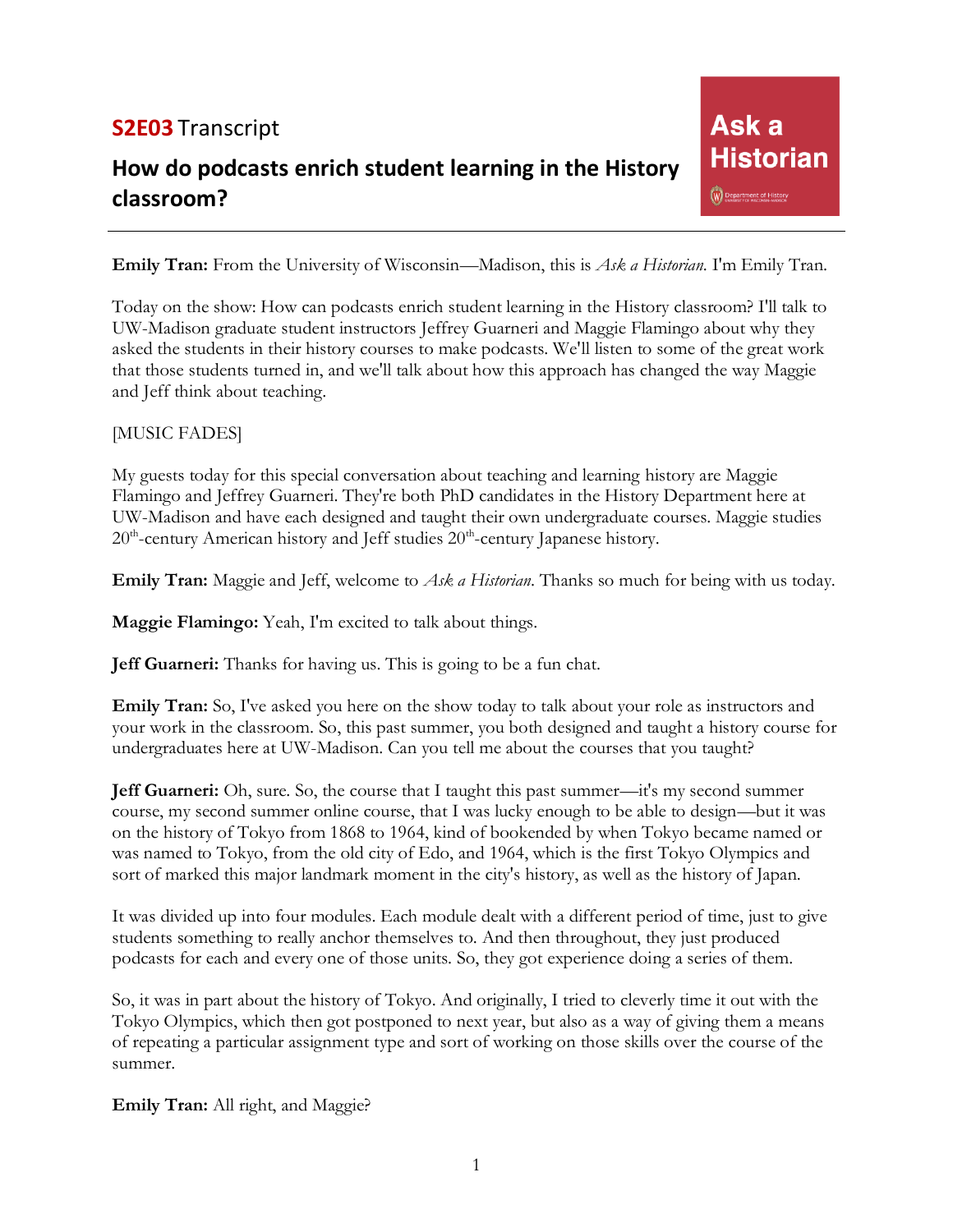**Maggie Flamingo:** Yeah. So, my approach is a little different than Jeff's. I think Jeff's is great. The first time I did it—

**Jeff Guarneri:** Thank you.

**Maggie Flamingo:** Yeah. That sounds so fun. Like, I can just imagine being a student being like, 'Okay, my next podcast will be better.'

The first time I taught my class was 'Religion and the Culture Wars,' and I made the podcast the end assignment, so it was instead of the big paper. And it was a huge assignment, and the students put a ton of work into it, and they were quite lengthy.

When I removed the course online, it also became a Historian's Craft course, which for us means that they are required to do a research paper. And so, with that new restriction—and they had to do a traditional paper—I changed the podcast to two short podcasts where one, they would be talking about a primary source, and the other they would kind of talk about their project overall. And that's what I did both last summer and this summer with my course.

**Emily Tran:** This is a bit of a departure from typical History courses, both of your classes and your use of podcasts. In my experience in History class, you just write a lot, and everything that you turn into the professor is an essay or a blog post or some other form of writing.

But what were your teaching goals for the students? What did you want them to take away from this process of making podcasts?

**Maggie Flamingo:** So, for me, I think it's that history can actually be quite enjoyable. And it is storytelling, like you are trying to create a narrative that an audience is going to take in. I also wanted them to think really deeply about how choices are being made when they consume history. Because I think so many non-History majors who come into the class think history is just a list of facts, like that's still something that is just mind boggling to them that there's always bias. There's always argumentation. There's always perspective. And so, I think that really doing a podcast was a better way of getting them to think through those decisions that really make up the creation of history, if you will.

And they don't do that in papers. Like, papers still just become often an encyclopedic report. And they don't really think through necessarily the argumentation. I mean, some do, of course, some get it and they're great at it, but others don't do they kind of just fly under the radar and pass the class and move on.

So, this seemed to me as far as a teaching goal, a really effective way to get them to think a little bit more deeply about how history is in the world, right? It's not just something that is in the library, or in a book, but they can also— like, they consume it. And it— when they consume it, they need to be critical of it, even if it is just an entertaining podcast or documentary.

**Jeff Guarneri**: Yeah, to build on that, I think it's—I totally agree that one of the best things, or one of the goals that I had going into this was really to get students to understand what gets put in, but also what gets left out of any given narrative. They all had the same set of sources to work with, I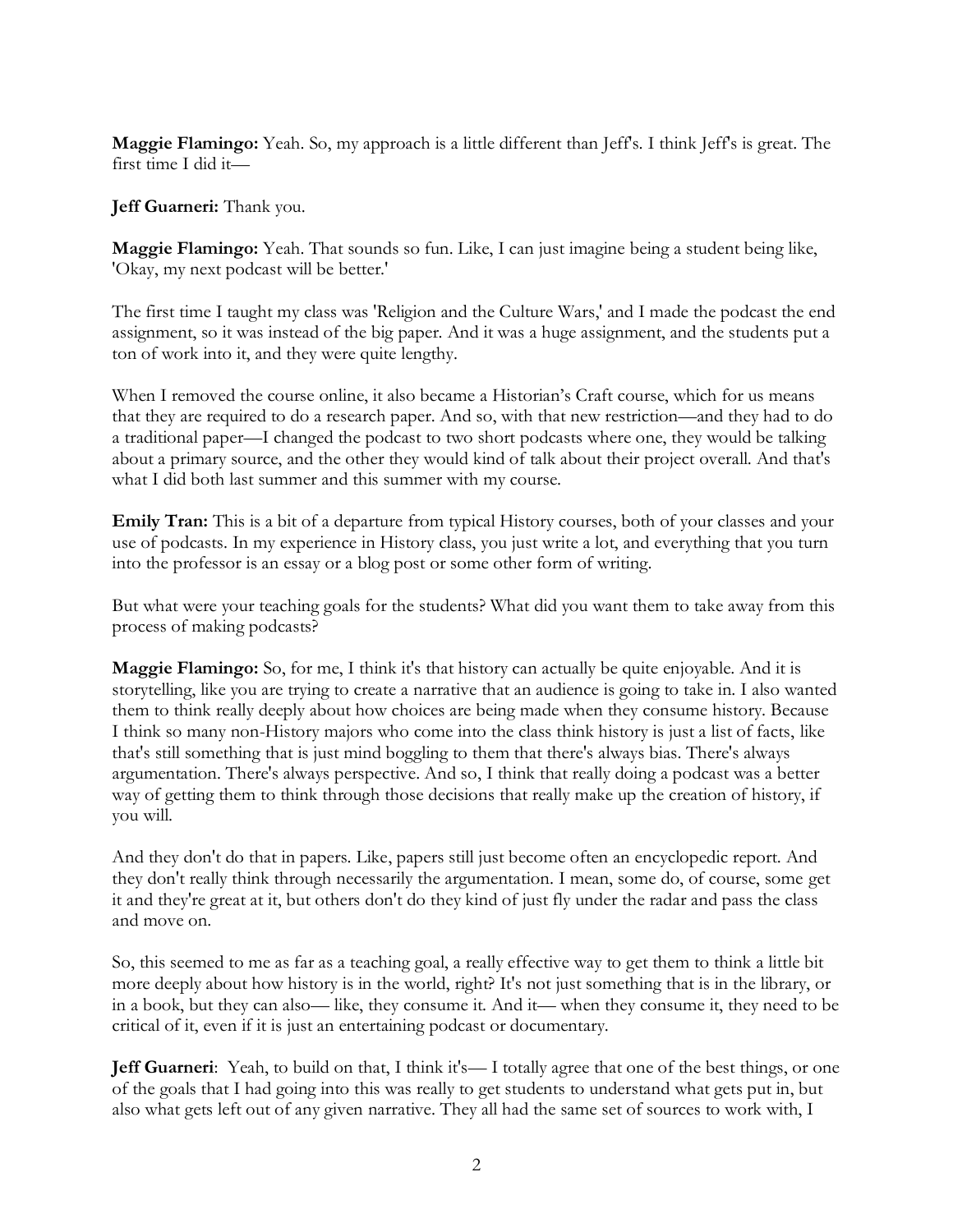didn't have them go out and find it on their own. So, they, in making their podcasts, they had to operate within a fairly strict time limit. And so, they had to make choices about what to include, but what they also had to leave out in order to keep everything within a certain time. So, it that really gave them a hands-on experience with making a lot of those hard editorial choices that don't just go into podcasts, but go into any form of media.

But I think one of the other ways I tried to really enforce that, or reinforce that with them, and just also as a move towards making sure that they were actually collaborating, since it was an online course and peer-to-peer interaction can be difficult, I also tried to reinforce that understanding of editorial choices, and sort of editorial vision by having them listen to each other's podcasts and comment on each other's podcasts, so that not only through producing their own, but also looking at what choices everyone else made and how they tell their stories, they would also have a point of comparison, beyond just what I was telling them.

**Emily Tran:** Right, so there's generally, whether they're in this class and making their own narratives or coming into contact with narratives about the past or the present in their daily lives, there's, they sort of get a sense that the narratives are always constructed. I really like that.

So, I want to talk now about some of the ways that the podcast format really brings out the analytical and communication skills that we try to build in History class. So, you both brought along some examples of excellent work that your students created this summer. Let's listen to some bits and pieces.

We'll start with Zachary Spangler's podcast. Zachary was a student in Jeff's Japanese history class. And he does something at the beginning and end of his episode that I noticed that all of your students did in their podcasts, Jeff. So, here's how Zachary opens his episode.

**Zachary Spangler:** During the 1930s and 1940s, Tokyo underwent massive change. If the defining term of the 1920s was 'progressiveness,' the defining phrase for the '30s and '40s was 'nationalist militarism.' During this time of war, the people of Tokyo underwent many changes as a result of governmental action, mass media outlets, and their own desire to change.

For this podcast, I'll be breaking up our time period into pre- and post-total mobilization of the military. The reason is, is that this event played a major role in changing the atmosphere Tokyo.

**Emily Tran:** And here's how he ends his episode.

**Zachary Spangler:** In summary, the 1930s and 1940s were characterized by nationalistic militarism that was originally supported by the people but continually lost more and more favor as the war progressed, and more and more losses accumulated. The people living in Tokyo lived in a military-centric culture that eventually led to innumerable losses as the government required more and more contributions from the people of Tokyo. Despite all the support, the residents of Tokyo were ravaged by air raids that left families in ruins and their city in tatters.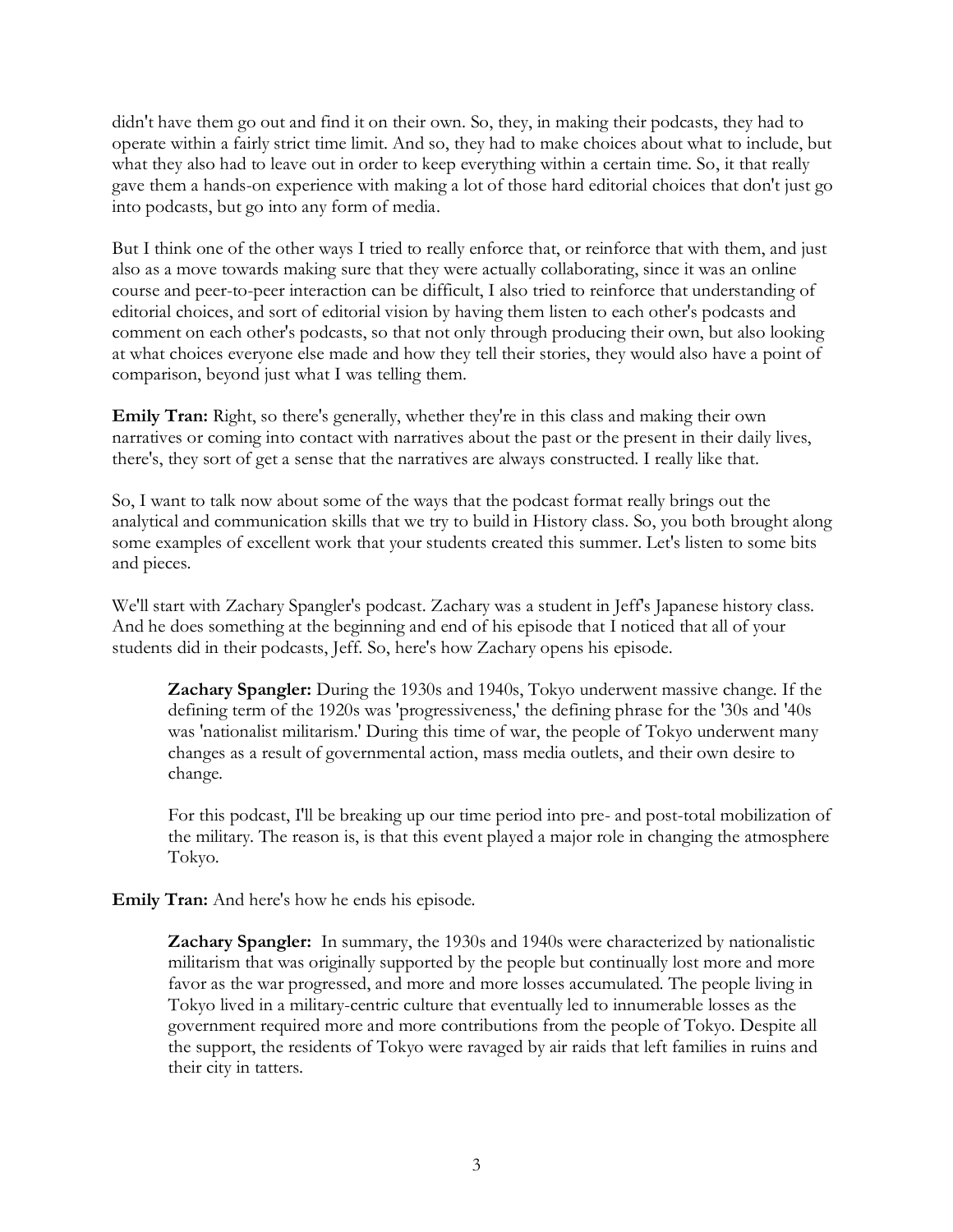**Emily Tran:** So, I sort of saw this as bookends. Was that something that you gave them guidance on, Jeff?

**Jeff Guarneri:** Absolutely. And so one of the things that I really tried to reinforce for them was that, especially with history being, as Maggie said, storytelling, I wanted them to have a clear on-ramp and off-ramp for their listener so that no matter who they are—regardless of whether or not they have any experience with the history in question, be it Tokyo or Japan in general, at that time—that they would always be able to get to situate the listener in such a way that they would understand all the contents of the podcast.

But also, so that they would sort of work with work around the sorts of things you have to with any listener. You can't just kind of jump in straightaway and have a like a cold open and expect everybody to follow fully. We're telling very complex stories as historians.

**Emily Tran:** To me, it was a bit analogous to sort of like the introduction and conclusion of every essay that we ask students to write where they articulate their argument and their key points in the introduction and then the conclu— in the conclusion, they have to sum it all up.

Okay, let's listen now to a portion of Wenrui Cai's podcast. Wenrui does two things here that I like to talk about. So, first, he starts by making an analytical connection to another episode of the podcast that he had turned in previously. And then he goes on to present and interpret two primary sources.

**Wenrai Cai:** We discussed previously in the podcast that Western ideology and Westernstyle education heavily influenced the citizens' mind in Tokyo.

As for women, now there are a bunch of women that received a Western-style education and realize that inequality of men and women are still exist in the city of Tokyo. So, they became to challenge the traditional government-sponsored ideology that women should become a wise mother and a good wife. Instead, they claim that women are just as capable as men, and so be treated equally in society in terms of job opportunities and politics.

For example, Hiratsuka Raichō is one of the pioneer women's rights activists at that period of time, and she founded Bluestocking, which is one of the most influential feminist journals at that time. In her own journal, she wrote, "Now, what is the true liberation that I'm seeking? It is none other than to provide an opportunity for women to develop fully their hidden talent and hidden abilities. We must remove all barriers that stand in the way of human development, whether they be external oppression or lack of knowledge."

As those female activists continued to promote gender equality in Tokyo, they actually managed to improve the women's equality in terms of job opportunities in Tokyo. We could find the evidence from Kawabata's fiction, *The Scarlet Gang of Asakusa*, where he described the male character encountered a group of women construction worker went across the street and act like men. This thing reflected that the women can took the job like construction workers, which are considered exclusive to men. In the past, this could be a great evidence showing that women were treated more equally at that period of time, due to the movement of women's liberation.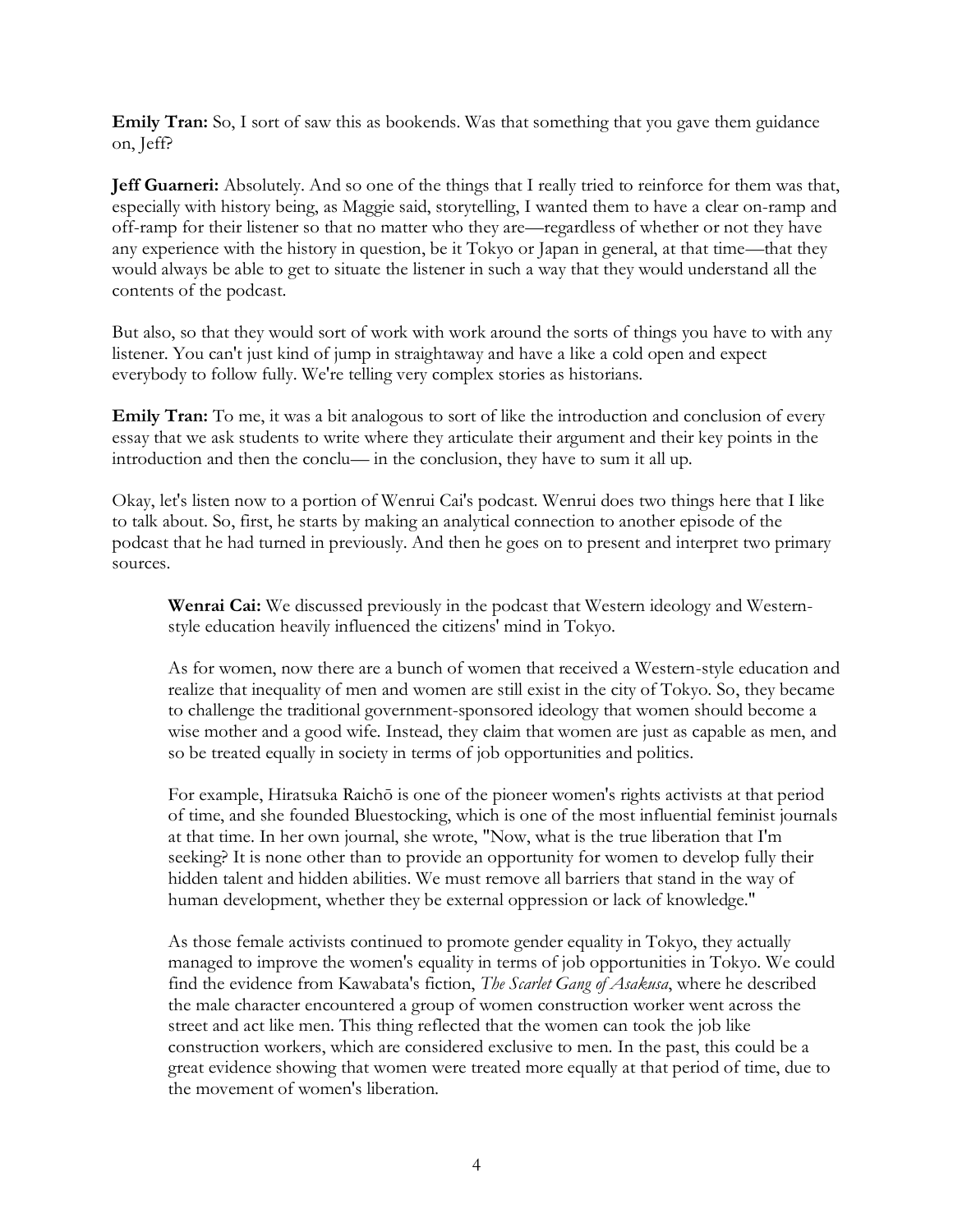**Emily Tran:** So, how did you help students incorporate primary sources into their podcast?

**Jeff Guarneri:** Yeah, this is something that, the way it was delivered on varied from student to student. But I think Wenrui is a very successful example of this, where he used it not only to really explain the context and content of that week's materials, but also use it as a bridge to previous weeks as well.

But I think one of the things that I really enjoyed about this, and about a number of my students' podcasts, was that I was very pleasantly surprised at how deep of a dive they did on a lot of the primary documents. It was very impressive. And they didn't just mention them, cursorily and just throw a straight quote in there. They actually used it to unpack some very deep and profound historical issues and processes. I mean, the that sort of good wife, wise mother concept that Wenrui mentioned, it was a major lodestar of a lot of social debates in Japan at the time. And he manages to very nimbly integrate that concept into his narrative, but also then bring in some of the most powerful supporting primary documentary evidence to make that point.

**Maggie Flamingo:** I found that in my podcasts too, Jeff, that because students are talking about primary sources, they're less likely to just kind of pull a quote and then just use the quote and move on, as they do in a lot of their research papers, because they feel like, 'Hey, I have to talk about this, I really do need to know the context of this document, I need to integrate it into my larger narrative.' And so, I found, especially with some of the students who aren't really gifted writers, that this was a better way to get them to dive into the primary sources.

**Emily Tran:** Because they can't sort of hide behind— there's like no way to just throw it in and walk away, right? If you put it in, you have to definitely talk about it.

**Maggie Flamingo:** Right. 'I checked that mark, I put in my primary source and moving on.' That's kind of what happens in some papers, right? When you have a primary source requirement, they just find the one or two quotes, and they put it in there, and then they move on.

And they couldn't do that when they're talking about a primary source, like focused podcast. And I just thought that it's really effective.

It's the equivalent of kind of having a student talk to you about their sources, right, and any instructor knows that you're talking to the student, they're going to have to dig a little deeper. And so, this kind of naturally gets them to do that.

**Jeff Guarneri:** Yeah, and I think that that note about talking is really one of the key things here, is that you're really having to actually verbally and orally articulate what they're saying. You can tell when you say something if it sounds weird. When you write something you often can't tell if it's strange or underdeveloped or odd until you go back and re-read it. And that's, I think one of the key differences here, and one of the things that sort of leads student— students towards that much more, much more natural integration of these things is the sources is that they want it to sound natural, and so they pay attention to making it sound natural in a way that doesn't always happen in a first draft of an essay, per se.

**Emily Tran:** So, so far, we've discussed the sort of key storytelling and analytical tools that students used to make really compelling historical arguments and in the audio format, but I also noticed when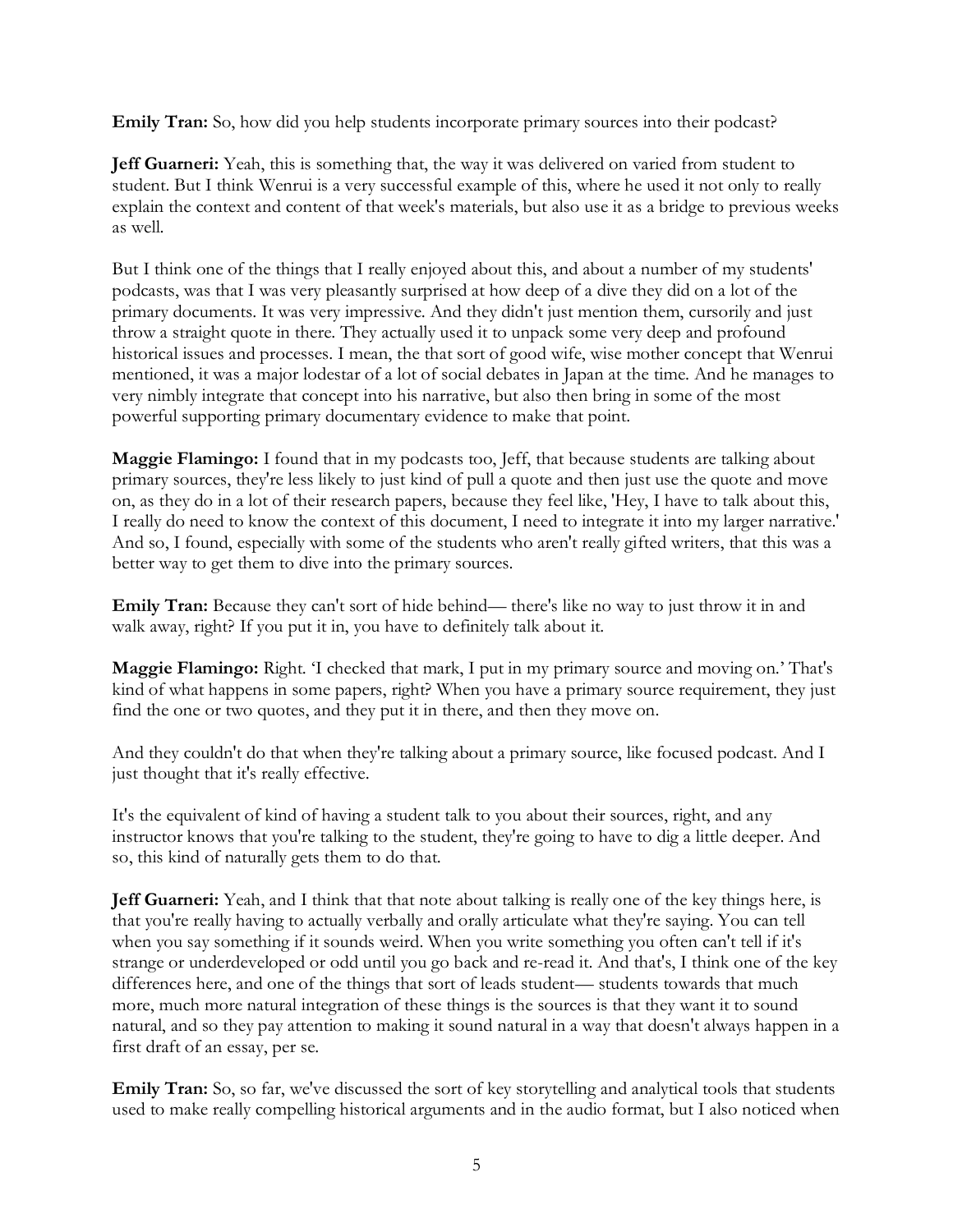I list— when I was listening to this work, that a lot of your students went above and beyond in order to bring their podcast to life.

[CHORAL MUSIC FADES IN]

**Jacob Taylor:** Hello, everyone, and welcome to the *History 201 Podcast*. I'm your host Jake Taylor and I'm here today to talk to you about an exciting document from Dr. and Reverend John Ryan, a theologian and professor who worked with the American Eugenics Society in the late 1920s, and Leon Whitney, who was a biologist and executive secretary of the Committee on Cooperation with Clergymen.

**Emily Tran:** So, that was the beginning of Jacob Taylor's podcast for your class, Maggie. And when I listened to that there was a big smile on my face.

**Maggie Flamingo:** Yeah, it was so funny because he felt the need to like, explain himself, like in a private, like in a comment, just like—

### [LAUGHTER]

**Maggie Flamingo:** —'So the reason I'm using this is because I'm talking about Catholics.'

And I was like, 'Oh, I know.' Like, it was so wonderful that he used it because it's such a serious topic that he discusses, Catholicism and eugenics. So, it just kind of was able to give some levity to a podcast that was actually quite serious through the rest of it. So yeah, I thought it was great that he did that.

**Emily Tran:** Another one of your students, Maggie, brought secondary sources and background knowledge into her podcast episode in a really creative way. Kelley Schlise started her podcast like this.

#### [MUSIC]

**Kelley Schlise:** Welcome back to the *Culture Wars History Podcast*.

Last week, we had historian David M. Kennedy on to discuss his book, Birth control in America: The career of Margaret Sanger, and he gave us a broad overview of the history of the American birth control movement in the early 20th century.

In this week's episode, we are getting a little bit more specific. And we're going to discuss an article written by Margaret Sanger herself in 1919. And then I'm going to talk about how this article connects to my current research project and back to Kennedy's book.

**Emily Tran:** And partway through, she did a quick recap of eugenics like this.

**Kelley Schlise:** Now, even before the birth control movement was in full swing, we had the eugenics movement, which we discussed a few weeks ago on this podcast. And if you recall, the eugenicists were very interested in improving the quality of the race and in making sure that it was only the Americans with the best genes that were reproducing.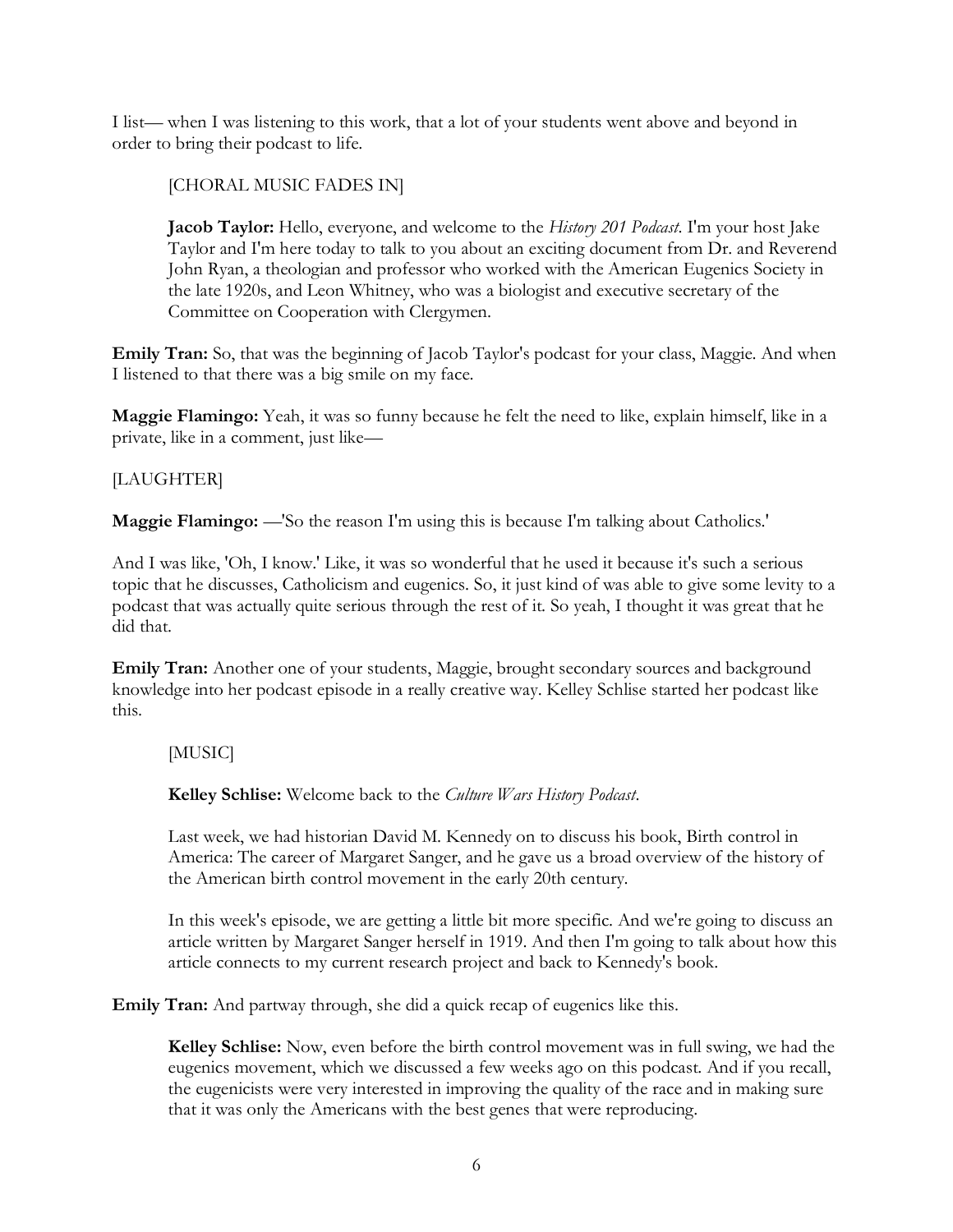The eugenics movement was very popular, it had a lot of prestige. And Margaret Sanger wanted that same prestige for the birth control movement. So, she decided to align her cause birth control with eugenics. And one of the first ways that she did sell publicly was to write this article that we're focusing on today.

**Maggie Flamingo:** Yeah, and the really great thing about this is that this was her first podcast. Like, she completely made that up, that she had talked about David Kennedy before, and that she had talked about the Eugenics Society before and the context. Like, that was just her way of like creating this sort of fictive, 'This is my normal podcast and I do this all the time.'

And that's one of the things I've noticed with students: they're able to have a little bit more freedom to do that with a podcast where they're in some ways able to offload some of the context and say, 'Hey, you should know this from my previous podcast.' But it's also a way for them to zero in really closely on the context that is absolutely necessary for their subject.

So, what I love about how what Kelley did was that she brings in, in her primary source analysis which was the point of that podcast—both the historical context and the secondary source that she had used, giving credit where credit is due without making that the point of her podcast. She's still focused on that primary source in her own analysis. So, this was really just a great example of how students can flourish using the podcasts.

**Emily Tran:** I'm going to play two clips now from Ayaka Thorson's project for Jeff's class, and you'll hear a fade in between the clips.

**Ayaka Thorson**: I'm your host Ayaka and in today's podcast, we will be talking about Tokyo from 1931 to 1945, an era in the city that experienced a conservative backlash of military imperialism and nationalism, that starkly contrasted the creative liberties of the 1920s.

#### [MILITARY MARCH INTERLUDE]

**Ayaka Thorson:** In the book *A Brief History of Japanese Civilization*, the authors argue that the wave of the Jazz Age during the liberating Taishō period was completely banished by the hands of the Showa era, as power shifted from political parties to the civilian bureaucrats and the military. . . .

. . . This era was a dark time for Tokyo especially toward the end of World War II. Following a series of attacks, on March 1945, the United States ordered the firebombing of Tokyo which killed a fourth of million residents raised three quarters of a million homes and leaving three million homeless. On September 2nd, 1945, the Japanese emperor's voice was heard over the radio for the first time in ages, sending a ripple of silence throughout the nation.

#### [ARCHIVAL AUDIO IN JAPANESE]

#### **Ayaka Thorson:**

He had declared the loss of the war.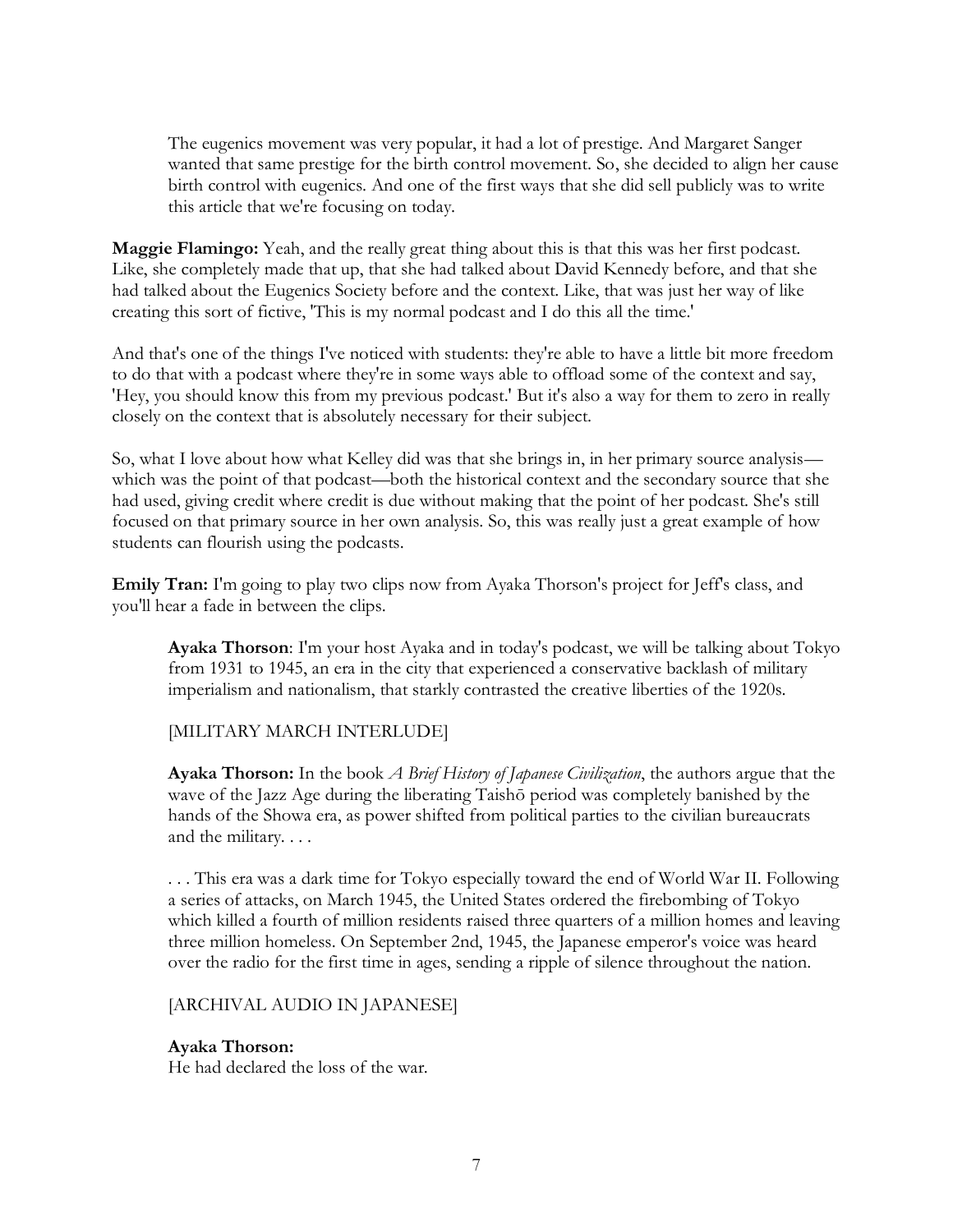**Emily Tran:** I was really impressed by the production. Did you give them guidance on this, or was this something that Ayaka came up with on her own?

**Jeff Guarneri:** So yeah, this actually— similarly to with Maggie students, one of the interesting things about a lot of the students in my class was that I actually did not ask them to do intro music. It's something I think is certainly a valuable part of podcasting; it's very often an essential part. But I left it out because it was a short course only four weeks, there are already a lot of moving parts, I thought, 'I don't want to introduce that extra layer of uncertainty in there and throw another thing at them.' But sure enough, they just, on their own, a number of them found intro music and things like that.

But Ayaka, she went above and beyond here. It's— You— The clip you hear first is a military march that would have been played at the time. And the end clip she has is the Emperor of Japan announcing the surrender of Japan in August 1945. So, it's just these really deep dives, and just so incredibly relevant pieces of audio that she found entirely unprompted by me and not only found but integrated perfectly into her narrative. It was just, this is one of the things that just boggled my mind when I saw it. I was just, it's one of those moments that made me think, 'Yes, this was a good idea.'

**Emily Tran:** Do students ever go above and beyond in this way in written assignments?

**Maggie Flamingo:** Hmm, it's a good question. Nothing pops into my mind immediately. I've had a couple of really beautiful essays, of course, and I've had that happen with an annotated bibliography once, where I was just shocked at the level of care a student took with the amount of sources that they found and the creative approach to sources.

But the— no, nothing like with the podcasts, and what Jeff's podcasts, I mean, his students, what they really demonstrate is that it allows a sort of creativity that I think writing used to allow for a lot of people. But as society has kind of shifted away from the written word, it's really a struggle, I think, for a lot of students to find creativity in written work. So, this is an outlet for that creativity that I think a lot of students really crave, and they don't know how to exhibit it in essays.

And so like, I think that's sad. I love the written word, and I want to encourage the written word, but I also love the fact that podcasts give me that insight into the creativity of my students that I just don't see with their essays.

**Emily Tran:** Some students also injected humor into their work by way of pop culture references. Let's listen to another clip from Zachary Spangler's podcast episode. He's discussing the waning years of World War II, when the Japanese government, which was increasingly desperate to win the war, they enacted total mobilization. Zachary references, if you listen closely, a meme from the movie *Shrek* to make his point.

**Zachary Spangler:** As the war continued, Japan began experiencing defeat after defeat, which led to the residents of Tokyo becoming reluctant to continue the war effort. The government on the other hand would not stand down, which led to the formation of the phrase "shattered jewels."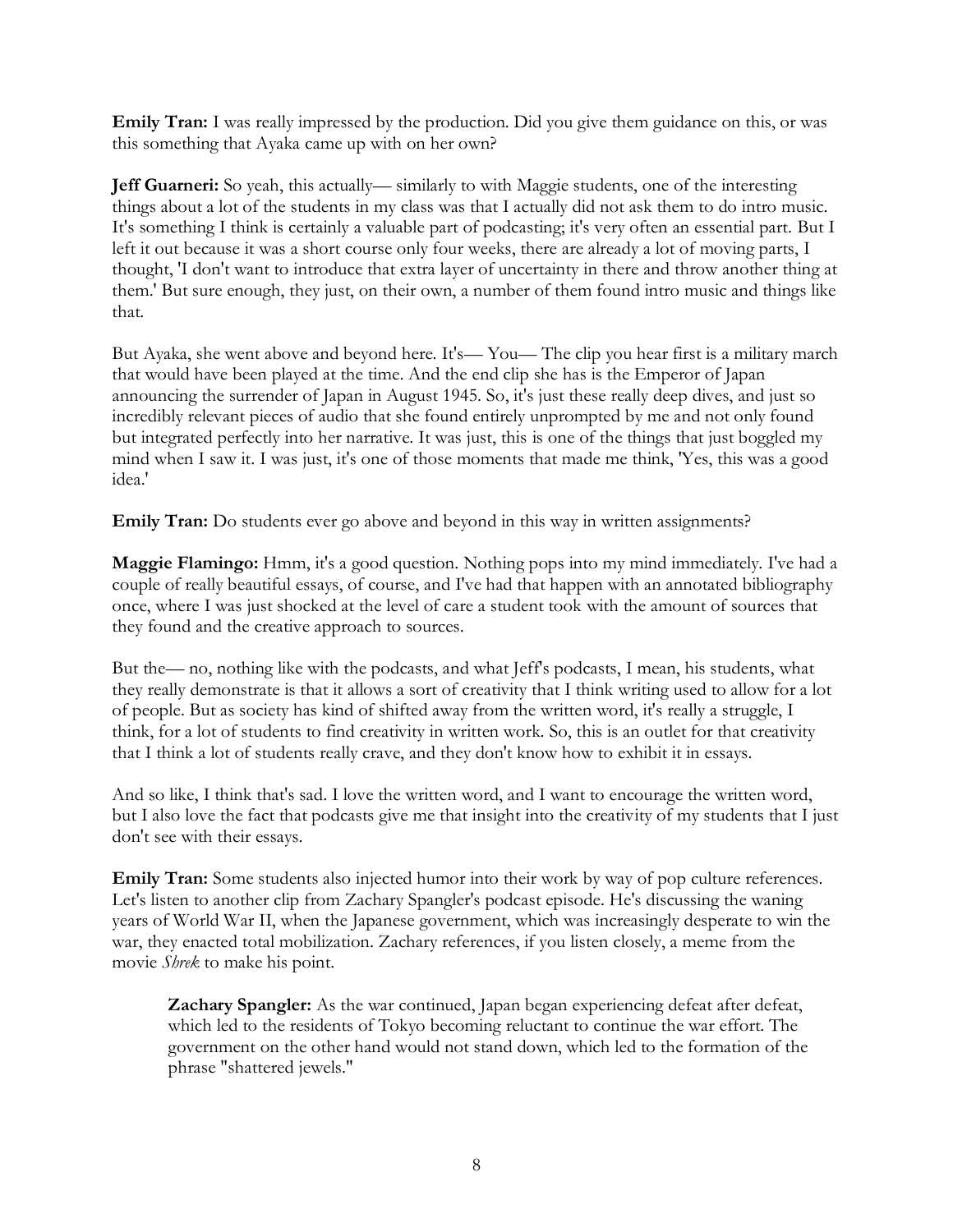The government was willing to make as many sacrifices as needed. In a true Farquaad fashion, "Many of you may die, but it's a sacrifice I'm willing to make." This perspective led to the residents of Tokyo having to live in extreme conditions, as the warfront was encroaching closer and closer to the capital city.

**Emily Tran:** So, I have to admit that when I heard this, I thought it had like the makings of a meme, but I wasn't sure what it was. And I had to look it up. But when I looked it up, it made me laugh.

**Jeff Guarneri:** Yeah, no. And it was it was one of those things, right? I missed it on the first listen. But then actually, Emily, you pointed out to me and then I just— the moment I finally heard it, I just kind of sat back and smiled in my chair and thought, 'Never did I think that a quote from *Shrek* would perfectly encapsulate Japanese history in the 1940s.'

Without minimizing it, without really without downplaying the severity of all the different crises and the cost in human lives at the time, Zack actually did a very excellent job of using humor to illustrate that point very well, and the kinds of thinking that went into creating that loss. So, I thought it was just very it was incredibly well-placed. And it was just it's so subtle that you, you miss it if you blink, but it's I think it's a really good example of how humor can be used in still very serious settings.

**Maggie Flamingo:** And I think it's also a way of relating tone and perspective as well.

Like, a student who wants to, like, enjoy themselves in their work, it's hard for them to inject that well into an essay. They certainly can, I've had some very great sarcastic comments and essays, and I always, I always adore them.

But one thing I've noticed in the podcast, and particularly when I let them do partner work—the first time I did this, I let them work with a partner—was that their personalities and kind of their reaction to history also became more clear. Like, there was a little bit more of that, like— I had one student who was a really strong feminist, and she just kept reacting to some of the things in the past and was like, 'Oh, my goodness, I can't handle this.' And then her, her partner would kind of talk her down a little bit and contextualize for her. And it was this really great back and forth in their podcast, that allowed different perspectives to be a part of their analysis and their personalities, and the tone came through. And it was just fun.

And I think this also kind of makes that clear that like, students are truly enjoying this. So, it's a part of a process that I—it's not that they don't enjoy writing essays, but I think fewer of them enjoy writing essays.

**Emily Tran** So, the final example that I want to play actually really displays this kind of personality that students really inject into the podcast. So, this is from Hannah Robiolio. I think Hannah's work here really shows that sort of personality and the sense of dynamism that students can bring into their podcasts.

## [MUSIC]

**Hannah Robiolio:** You are tuning into *HMH Podcast*, the place where Hannah, yours truly, Meets History.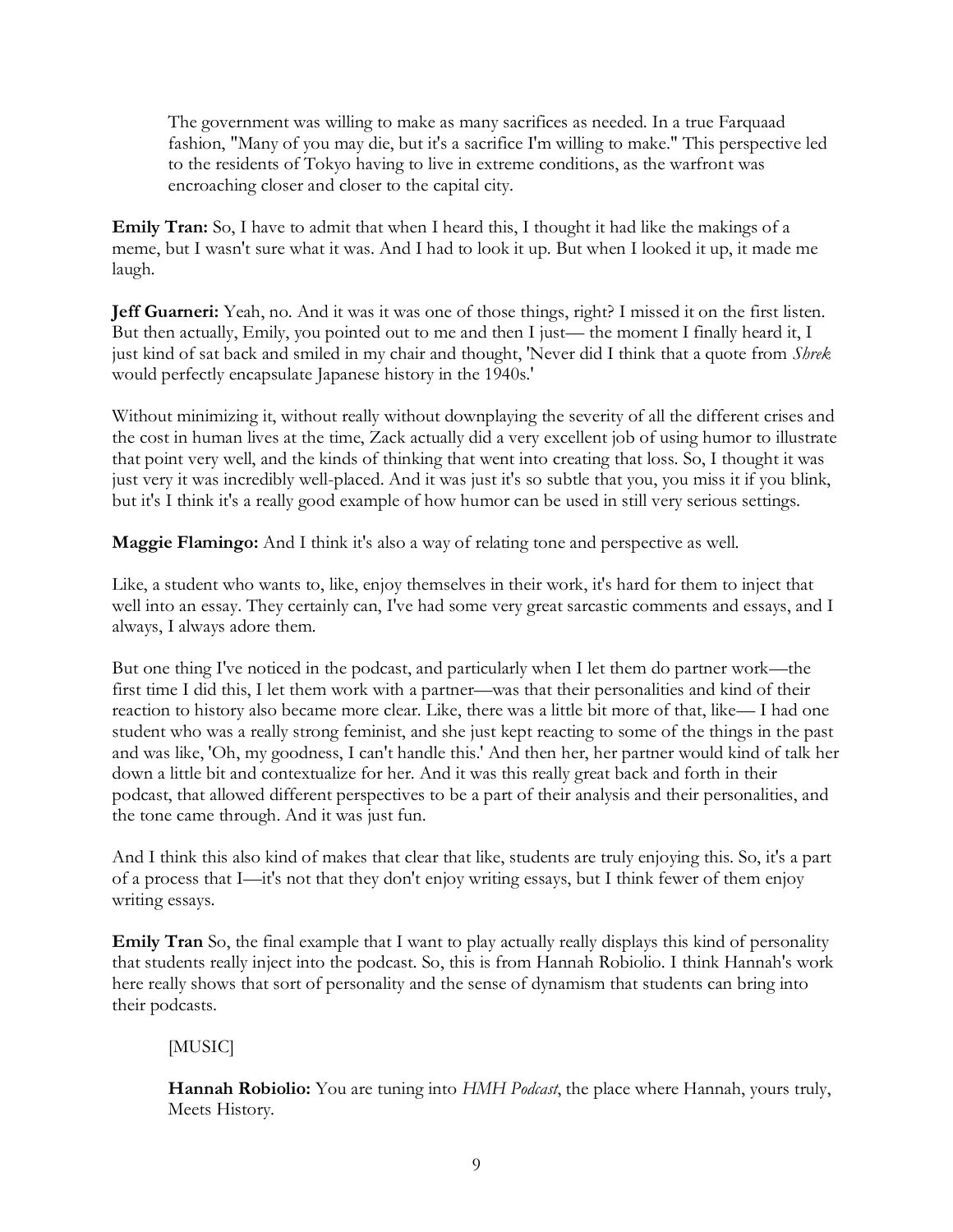Hey, everyone, welcome back. It's been a long journey filled with historical research and discovery. But guys and gals, we're nearing the end of my history research project about the Catholic response to the 1980s AIDS crisis. And boy, am I excited to share my findings with you. So, while we explored just one historical source last time, today, I'm going to share my own historical analysis and the overall supporting evidence I found.

In my own research paper, I argued that, quote, the theological approach by the Catholic hierarchy was dogmatic and divisive. But the Catholic grassroot approach, which is more pastoral and pragmatic, was unifying. This approach, unlike the theological one, allowed those employing it to develop and negotiate a space within the church where compassion replaced condemnation as the overruling message.

I realized that can be a mouthful, and there's a lot to digest here. So, let's break it down first by viewing what other scholars have had to say about the Catholic response to AIDS.

**Emily Tran:** Tell us more about Hannah, Maggie.

**Maggie Flamingo:** So, stellar student. Her work was always so fascinating because she is not a historian, she doesn't come in from that background. She's a STEM student. She's actually in medical school now. So, this was one of those times when I had a medical student take my class, which is actually kind of often now because medical schools are requiring a written coursework that is non-science related. So, I get a lot of students who are like, 'I'm just taking this from my med school application,' which is really a weird thing to have in your class as a historian.

But it worked extraordinarily well, because Hannah was able to find something that she really was invested in, right? She did her research on the AIDS crisis and Catholic reactions to it, which fit in perfectly with our theme of religion and the culture wars. And she just threw herself into the assignment.

And one of the things later on in the podcast is you can actually hear an ambulance in the background because she was working and she had to record the end of her podcast, because it's a summer class, and you don't have that much time. And so, it really did also allow her to work where she was at.

And I, I hadn't really thought a lot about how podcasts were able to do that as well. But it was certainly a more flexible assignment for students as well, because they can edit things and they can, you know, record here, record there, get this part finished. And you can do that with essays as well, of course, but it just was, it allowed her to shine. And I really, I just loved how she put that podcast together.

**Emily Tran:** So, as instructors, how does the grading experience for podcasts compared to essays? It sounds like it might be a little more fun.

**Maggie Flamingo:** Oh, it's just extraordinarily more fun. Like, it's almost worth it to do podcasts just because of that. That's not the only reason, of course. But grading these is not just because it entertains you, but because again, it really shows you your student's potential.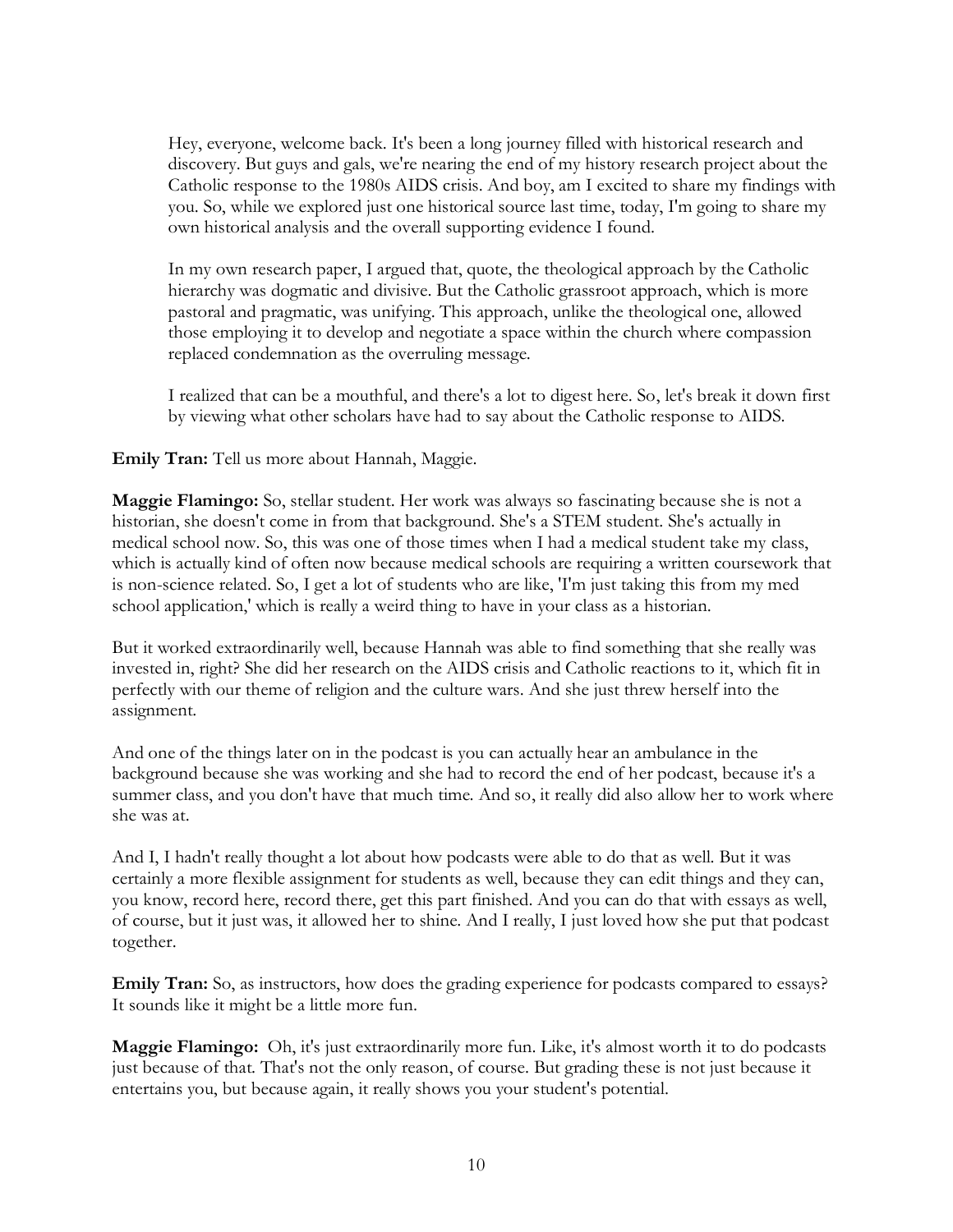Because the worst podcasts are still, it's still a student talking about history. Whereas the worst essay is you scratching your head saying, 'I don't understand what they're saying.' And so, I think that it allows even students who aren't doing really well to do a bit better and make them perhaps a little less frustrating as an instructor to grade because you can really see where the weaknesses are very clearly in their podcast.

But yet you also are connected more to their humanity, which that's particularly relevant because these are, this was an online class, and so for me to connect to the students' humanity mattered a great deal, because oftentimes, they were just the annoying people in my computer, rather than my students who I really liked, who sat in front of me every day. And so that's another reason that it made it easier to grade made me more understanding of what their point was what they were trying to do.

**Jeff Guarneri:** Yeah, no, I agree wholeheartedly with that, sort of giving more humanity to the students' assignment, especially because it's, when it's just words on a page, we don't hear their voice, we don't hear much of who they are. And this really helps us to stay connected as instructors to our students in a way that we don't often get to in say, large lectures or in purely virtual formats, like the vast majority of us are operating it right now. So, I think it's really invaluable in that regard. And it just ends up being a lot easier to work our way through.

**Emily Tran:** So, all of this sounds amazing. We heard the students' work. It's really interesting. The students are engaged and enthusiastic, they're having fun. They're learning material, and how to effectively communicate their knowledge. The assignments are even enjoyable to grade.

So, for teachers who want to implement the podcast assignment or some form of a podcast assignment in their classrooms, what are some key things that you think they need to think about?

**Maggie Flamingo:** Well, first of all, it's not something to add after your class has started. I think it's so key to make it a part of the course because scaffolding to it is really important, right? You want to have things built around this so that students don't feel like this is an added-on thing that they don't have any guidance to do, because it might be a little bit intimidating for some students.

I haven't seen that reaction very often. Usually, they're like, 'Oh, okay, I can record something, that'll be fine.' But I think having that really specific idea of how you're going to incorporate their use of sources, how they're going to show that they've actually done the research and things like that, having that thought out before you say, 'Hey, your end result is going to be a podcast,' is wise.

**Jeff Guarneri:** Yeah, I think there are two big things that I would point to in terms of how one incorporates this into the course, echoing wholeheartedly everything Maggie just said.

The first of them is that you are teaching students, most students, how to do something new. And as a result, you have to dedicate more time in the class to actually sitting down and training them in how to do it instead of just assuming they will go off and do it on their own, or that they will come into this knowing enough to get off the ground on their own. So, it really forces you to fundamentally rethink the structure of the course and the rhythm of the course. But also, you have to sacrifice some content for it.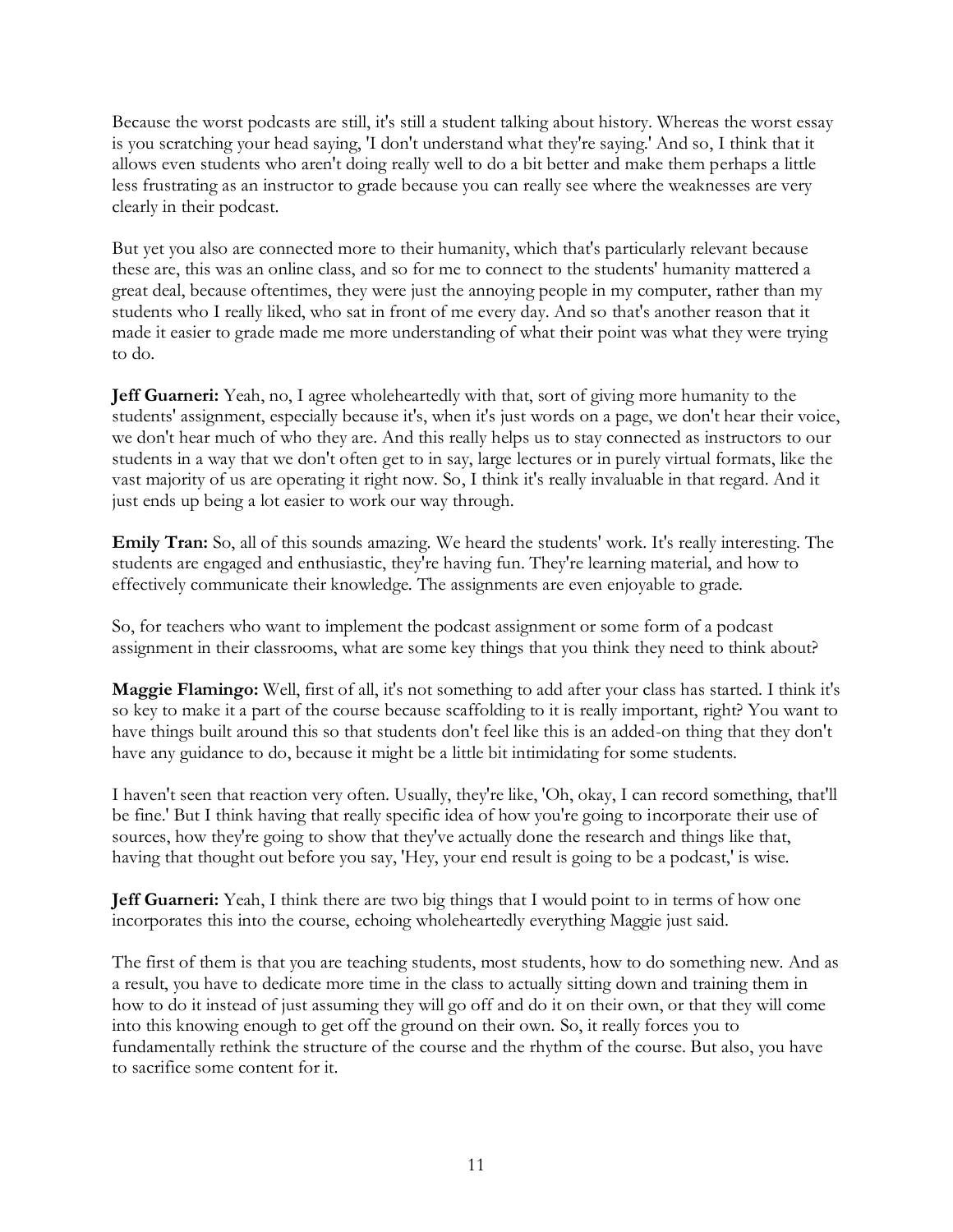The second point I would raise is that—and this is the thing that might seem like a bitter pill to swallow, but it's actually one of the most liberating things about doing this—is that it's great, actually, when you end up cutting a few bits of content away and you're not trying to cram everything in, because that really makes you—or at least it's made me—think very hard about what I want my students to come out of this class with, by focusing on making sure that they're trained in those skills in a way that we can't with essays where we can safely assume that they have some training and writing essays.

It's forced me to take stock of what I find most important my class. And to sort of share a bit of wisdom I was given early on in my teaching career: If I'm to look back at any given week and think, 'What's the one thing I want my students to remember 10 years from now,' what is that thing going to be? And it's given me a much clearer idea of what those individual things are and making sure that I distill things to those most important takeaways, whether it be the skill set itself or the content that they're applying in service of developing that skill set.

So, it's really, I think it's rearranged my priorities pedagogically in ways that I think I've been very rewarding for me personally and in many ways, just liberating.

**Emily Tran:** How about you, Maggie? Did the podcast assignment kind of change the way that you teach history?

**Maggie Flamingo:** Um, well, that's a good question.

I think one of the things that it has really ingrained in me as a teacher is that I don't give my students enough credit. Because when I get their essays or when I get like, you know, multiple choice question exams—which I rarely do—I have a tendency to only see the mistakes that they make. And it really does, in a way, make me feel like, 'Oh, I failed them. They're not really learning things.' And that's true. They aren't learning many of the things that I want.

But with podcasts, they can really take the helm and show you what their interests are, and what they really did learn, which is often not what you would ask in an essay question or prompt. And so, they're able to steer their own learning and kind of have that independent exploration in a lot of ways. Just with their creative asides, or the 'Hey, I found this interesting,' you know, kind of comments that I think has really enlivened me, as an instructor, in the sense that I just feel a better connection.

Like I said, it just connects you to the humanity of your students and makes teaching more engaging than I think it sometimes is.

**Emily Tran:** So, when we started this conversation, you talked about how you wanted to bring in podcasts as a way to engage students in history who might not be History majors, who are coming from all over the university. Did you find that students were responsive to this assignment?

**Maggie Flamingo:** I mean, my students have always been really positive about it. They've really dived in in a way that they haven't with other assignments. They got more creative; they were willing to interview people in a way that they don't often for regular essays. They were thinking out of the box a little bit with this assignment. So, I saw a level of engagement with the podcast that I'm not used to seeing with the traditional essay.